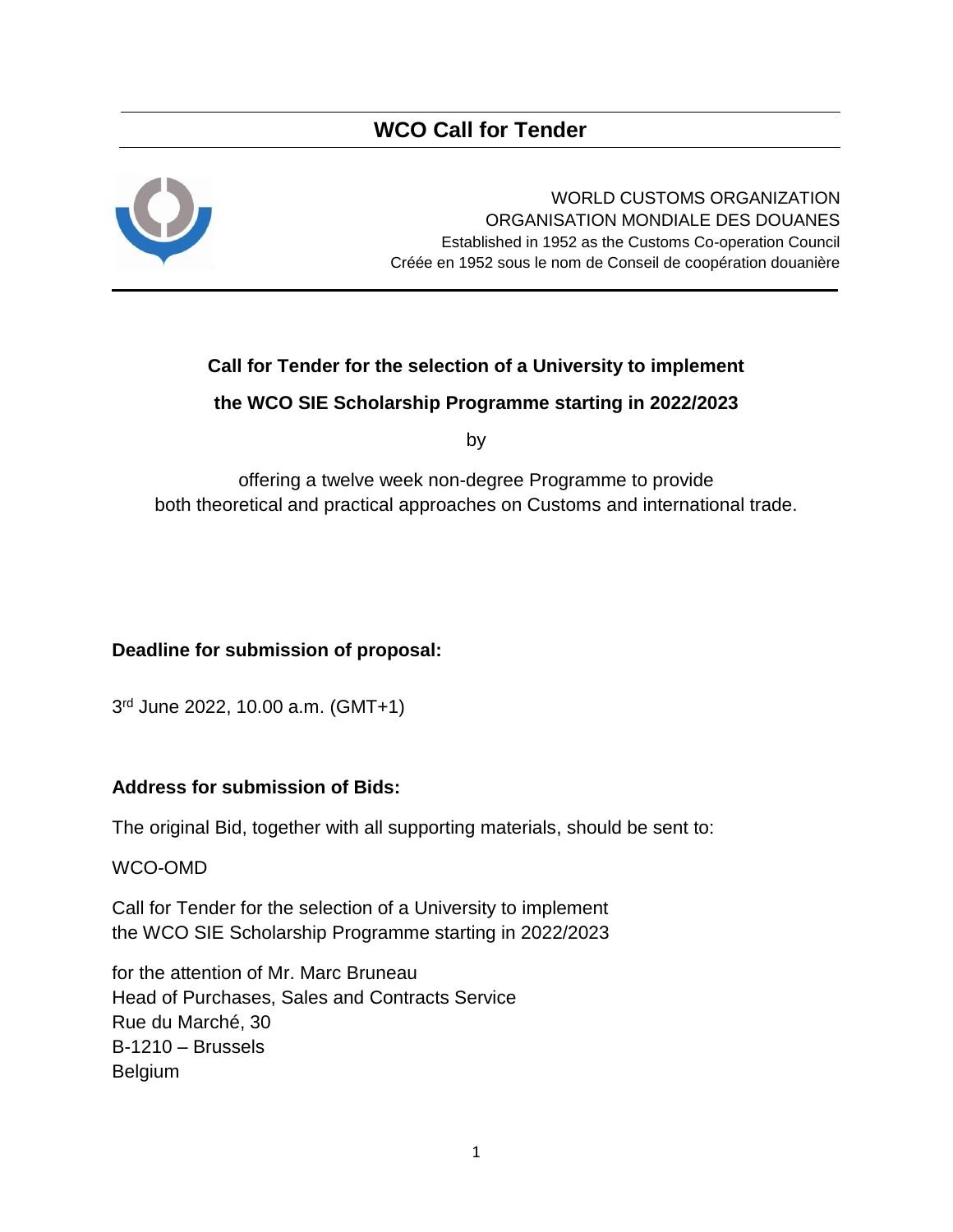# **Table of Contents**

- **I. Background, purpose and development of the Project**
- **1.1. Presentation of the WCO**
- **1.2. Framework of the Scholarship and the WCO Guidance**
- **1.3. Customs Cooperation Fund of Korea (CCF-Korea)**
- **II. Contents of Call for Tender**
- **2.1. Overview**
- **2.2. Programme description**
- **2.3. The University's arrangements for supporting the Scholarship participants**
- **2.4. The University's responsibilities**
- **2.5. The WCO's role in monitoring and evaluating the Programme**
- **III. Procedures for responding to the Call for Tender and content thereof**
- **3.1. Preparation of the tender**
- **3.2. Cost of the tender response**
- **3.3. Period of validity of the tender**
- **3.4. Formalities and signing of tenders**
- **3.5. Date of submission of tenders**
- **3.6. Prices quoted in tenders**
- **3.7. Language**
- **3.8. Requests for information or clarification of the Call for Tender**
- **3.9. Modification and withdrawal of the Call for Tender**
- **3.10. Modification and withdrawal of the Tender**
- **3.11. Subcontracting**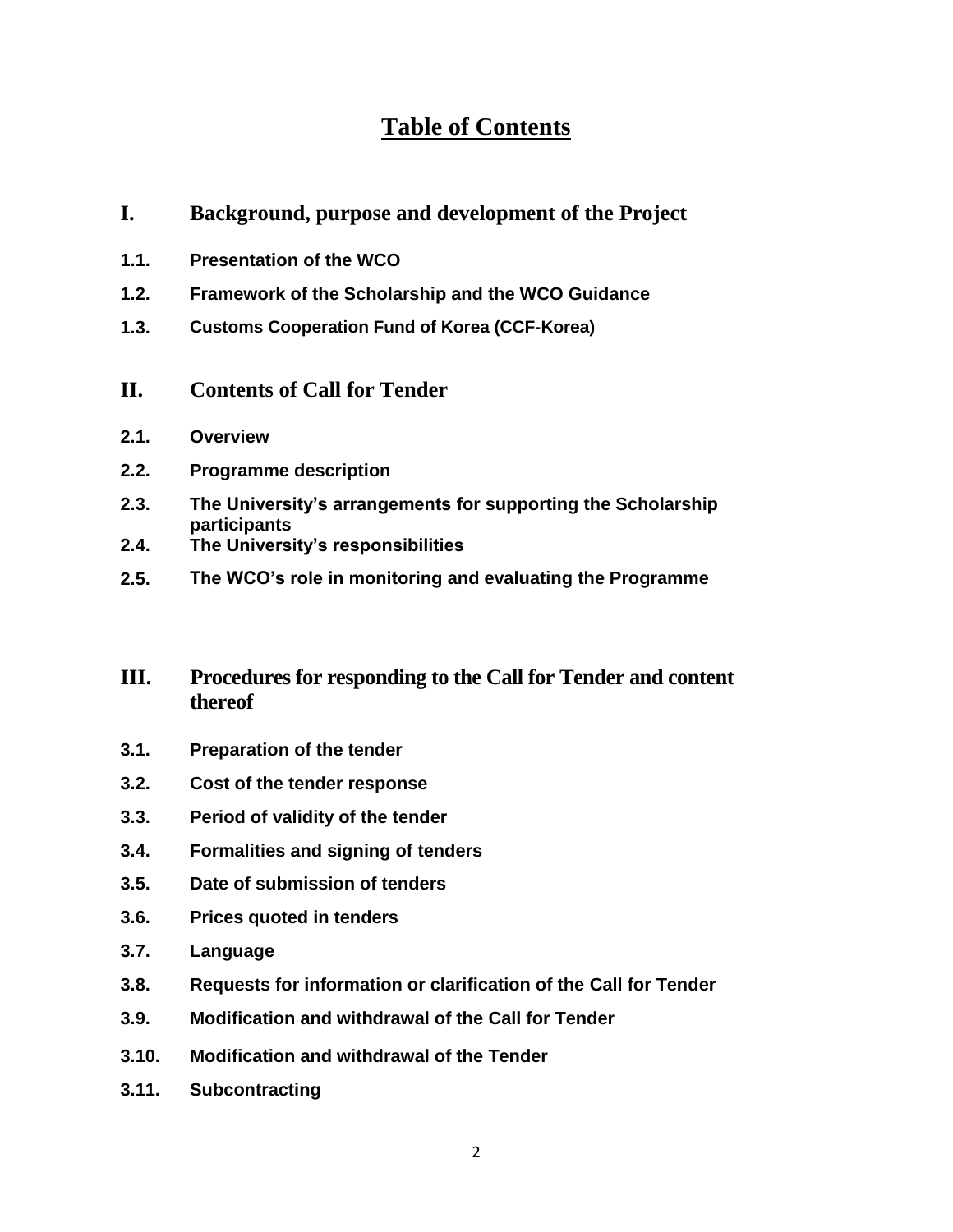- **IV. Assessment and Award of Contract**
- **4.1. Exclusion Criteria**
- **4.2. Ethics Clauses**
- **4.3. Accession Criteria**
- **4.4. Award Criteria**
- **4.5. Points**
- **4.6. Technical Proposal**
- **4.7. Financial Proposal**
- **4.8. Award of the contract**
- **4.9. No obligation to award the contract**
- **4.10. Payment scheme**
- **4.11. Special provisions**
- **4.12. Request for information – Complaints**
- **4.13. Acceptance of the conditions of the Call for Tender and provisions applicable to the Agreement**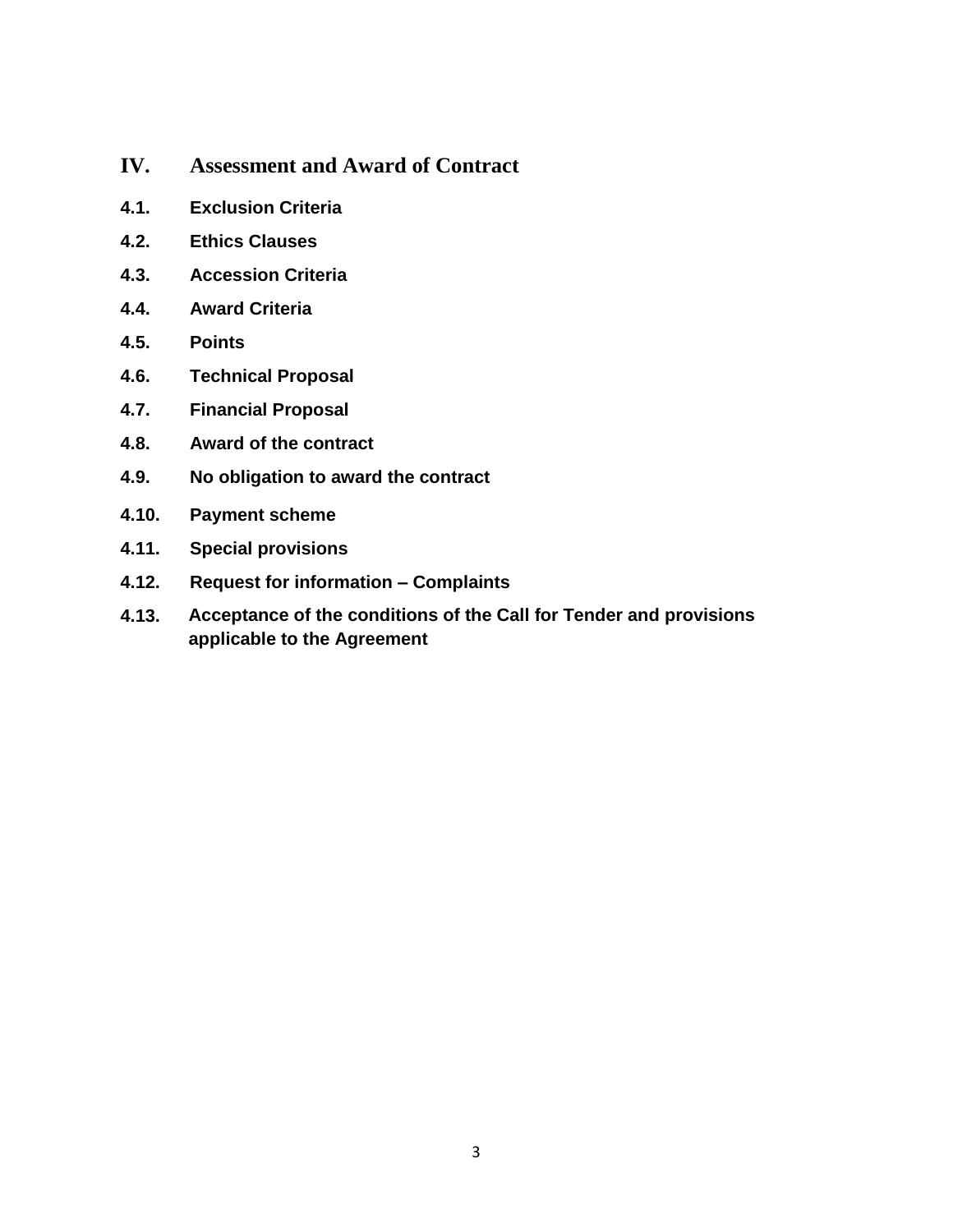## **I. Background, purpose and development of the Project**

## **1.1. Presentation of the WCO**

The World Customs Organization (WCO) is the only intergovernmental organization exclusively focused on Customs matters. With its worldwide membership, the WCO is now recognized as the voice of the global Customs community.

It is particularly noted for its work in areas covering the development of global standards, the simplification and harmonization of Customs procedures, trade supply chain security, the facilitation of international trade, the enhancement of Customs enforcement and compliance activities, anti-counterfeiting and piracy initiatives, public-private partnerships, integrity promotion, and sustainable global Customs capacity building Programmes.

The WCO also maintains the international Harmonized System nomenclature and administers the technical aspects of the WTO Agreements on Customs Valuation and Rules of Origin.

### **1.2. Framework of the Scholarship and the WCO Guidance**

Custom's role in international trade has become increasingly important to the economic strength through effective controls, facilitation of commerce and attracting business and investment to the country. Customs must adapt to a changing world if it is to remain relevant and be a positive force within their governments.

Acknowledging the vital role that Small Island Economies (SIEs) could play in global trade, as well as the challenges SIEs face, the WCO Guidance for Customs administrations in SIEs which was approved by the 137th Council in December 2020 recommends potential measures to assist SIEs with integrating into the global supply chain, while strengthening their capacities for effective risk management, trade and travel facilitation, security and revenue collection.

In light of this, the SIE Scholarship targets fifiteen (15) working-level Customs officials from SIEs and seeks to provide theoretical frameworks of international trade and business practices, so that they can address Customs matters from a more systematic point of view taking into account those measures from the Guide.

The Scholarship is envisaged to offer twelve-weeks, non-degree Programme and aims at:

- Developing strategic hands-on skills, knowledge in global trade and Customs matters;
- Sharing good practices and exchanging views on how Customs officials could contribute to organizational development and future strategy of Customs;
- Training basic theories and skills of data analytics for improving capacities of participants in utilizing data including data collection, analysis and visualizations;
- Becoming more familiar with the process of improving coordination between and among relevant development partners and donors considering challenges SIEs are facing;
- Inspiring participants to play a key role in implementing international standard and WCO instruments and tools.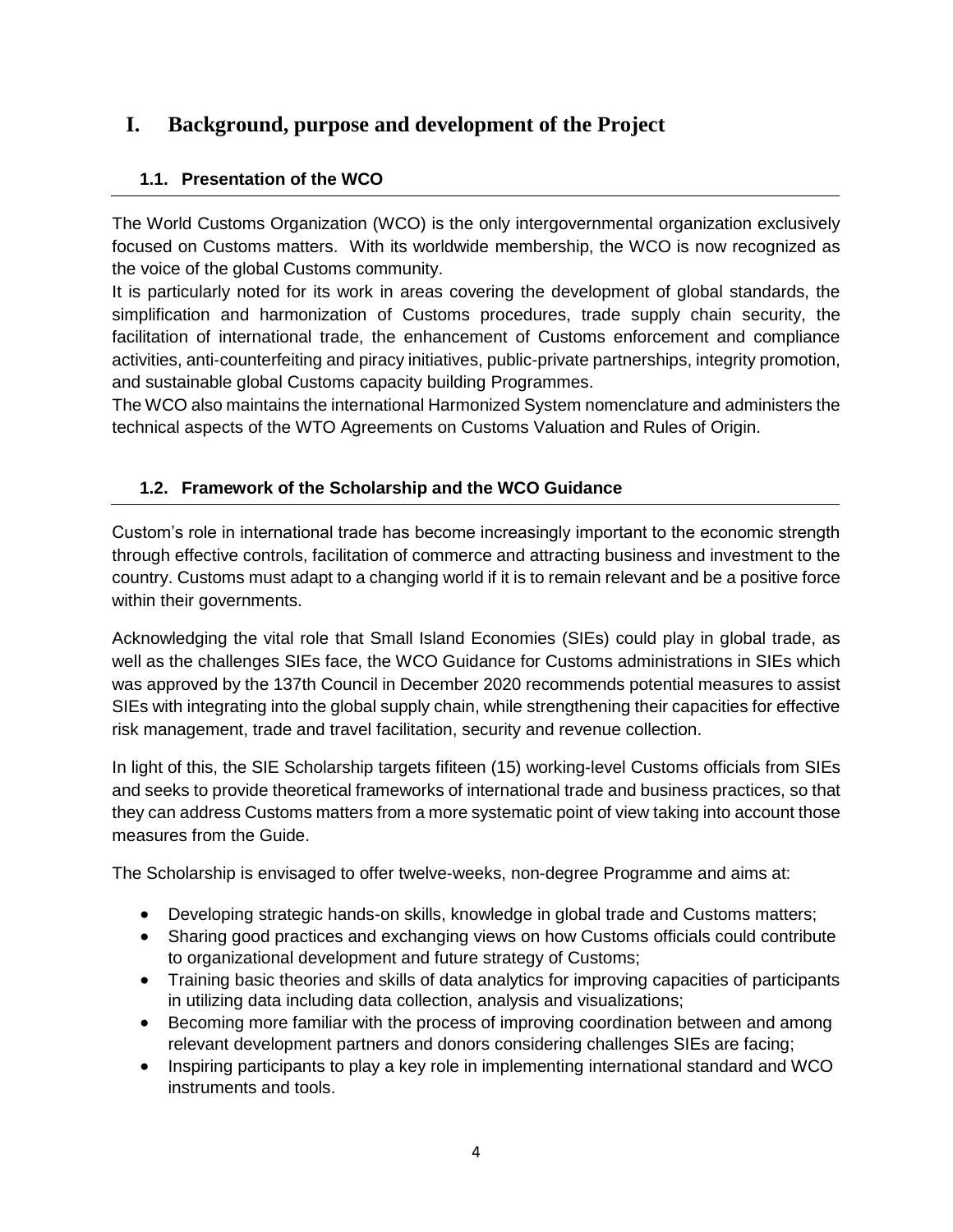Since this Programme aims to deliver practical information and theoretical approaches on Customs and international trade and is going to be run for seven weeks, it is appropriate to have a combination of an academic institute, a Customs training center and the WCO.

## **1.3. Customs Cooperation Fund of Korea (CCF-Korea)**

The Programme will be financed through CCF-Korea. The Fund will cover relevant costs for delivering the Scholarship Programme, including travel costs, admission fees, tuition fees, institutional costs, accommodation costs, subsistence allowance and other approved incidental expenses to enable participants to complete the Programme at the selected University.

This Fund is managed by the WCO. Accordingly, the WCO will administer both the Call for Tender process and liaison with the University on all Programme-related matters.

## **II. Contents of Call for Tender**

## **2.1. Overview**

This Call for Tender asks for a proposal on the academic Programme, covering all student-related matters (travel, accommodation, etc.) for three months in a year for three years.

The Scholarship Programme consists of academic sessions by the University inviting domain experts from Customs and business, and includes field trips jointly coordinated by the Customs authority.

The University is responsible for managing administrative tasks, such as selecting the candidates to be awarded scholarships, inviting the Customs domain experts, taking care of participants, monitoring their performance, arranging financial matters, etc. The proposal should therefore include details of the plan required for participants' study in the country.

The selected University is expected to run this Project for three years, subject to donor sponsorship. The three-year contract shall be reviewed by the contracting parties before it ends, and can be extended for a maximum of two additional years, based on agreement between the contracting parties, subject to donor sponsorship.

## **2.2. Programme description**

The WCO shall select a University that provides comprehensive outcomes which meet the Project objectives consisting of the two initiatives described below, namely, the Scholarship Programme and the Development Initiative.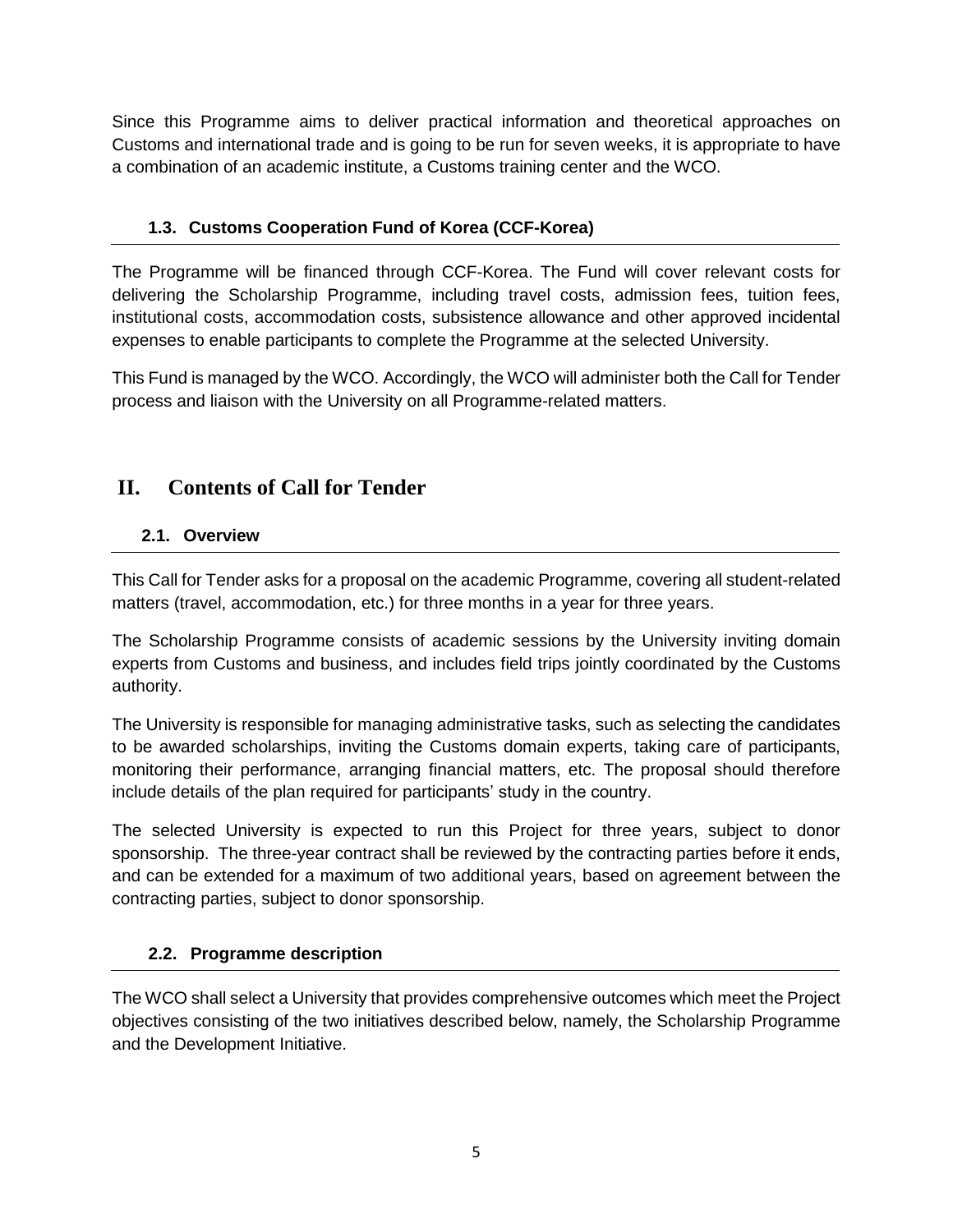### **2.2.1. Scholarship Programme and its objective**

The WCO shall select a university that shares its goals of helping Customs professionals from SIEs understand the linkage between Customs policy and administration and the socio-economic backdrop of developing countries. The university is expected to provide a comprehensive service meeting the Programme objectives.

The University should:

- Provide a study Programme aimed at enhancing participants' understanding on academic and theoretical aspects of Customs administration, and preferably comprising the following core courses: Customs Act, Public Finance, International Economics, Global Supply Chain Management, Data analytics for Customs purpose, Risk Management, WTO ATF, International Negotiations and Diplomacy related to Customs matters, and any other subjects which the WCO and the Customs authority consider as necessary;
- Arrange lectures on Customs issues aimed at offering an opportunity to share Customs officials' expertise, and preferably comprising the following core subjects: Customs-Business Relationships (e.g. AEO), and any other subjects which the WCO consider as necessary;
- Optionally endeavor to include various subjects regarding Customs administration such as Customs capacity building, CBM (Coordinated Border Management), Revenue, Tax, Rulings, Appeal, and others in the Programme.

The delivery should take into consideration following:

- Be taught in English. All official documents, reports and assignments should be written in English. The faculty instructors responsible for each course, and the University Programme coordinator must all be proficient in English;
- Foster methods that help participants to learn from each other through seminars, workshops, group projects, and other non-lecture methods extending beyond regular classroom hours;
- Endeavour to include presentations and case studies by speakers and experts from various sectors including Customs, business, the public sector and international organizations;
- Require the submission of reports. Each participant's presentation during dedicated sessions are mandatory. Copies of approved reports should be submitted to the WCO.

Each participant should:

- Select a topic in the field of Customs Classification, Valuation, Risk management, Customs modernization, or a related area and hand in a brief overview (approximately 100 words) by the fourth week of the Programme for the submission of the report.
- The University has to provide the consultation by several faculties for participants to review their topic and to develop it, in order to write their reports.
- Participants have to complete their Scholarship reports (approximately 2,000~3,000 words) until the end of the Programme.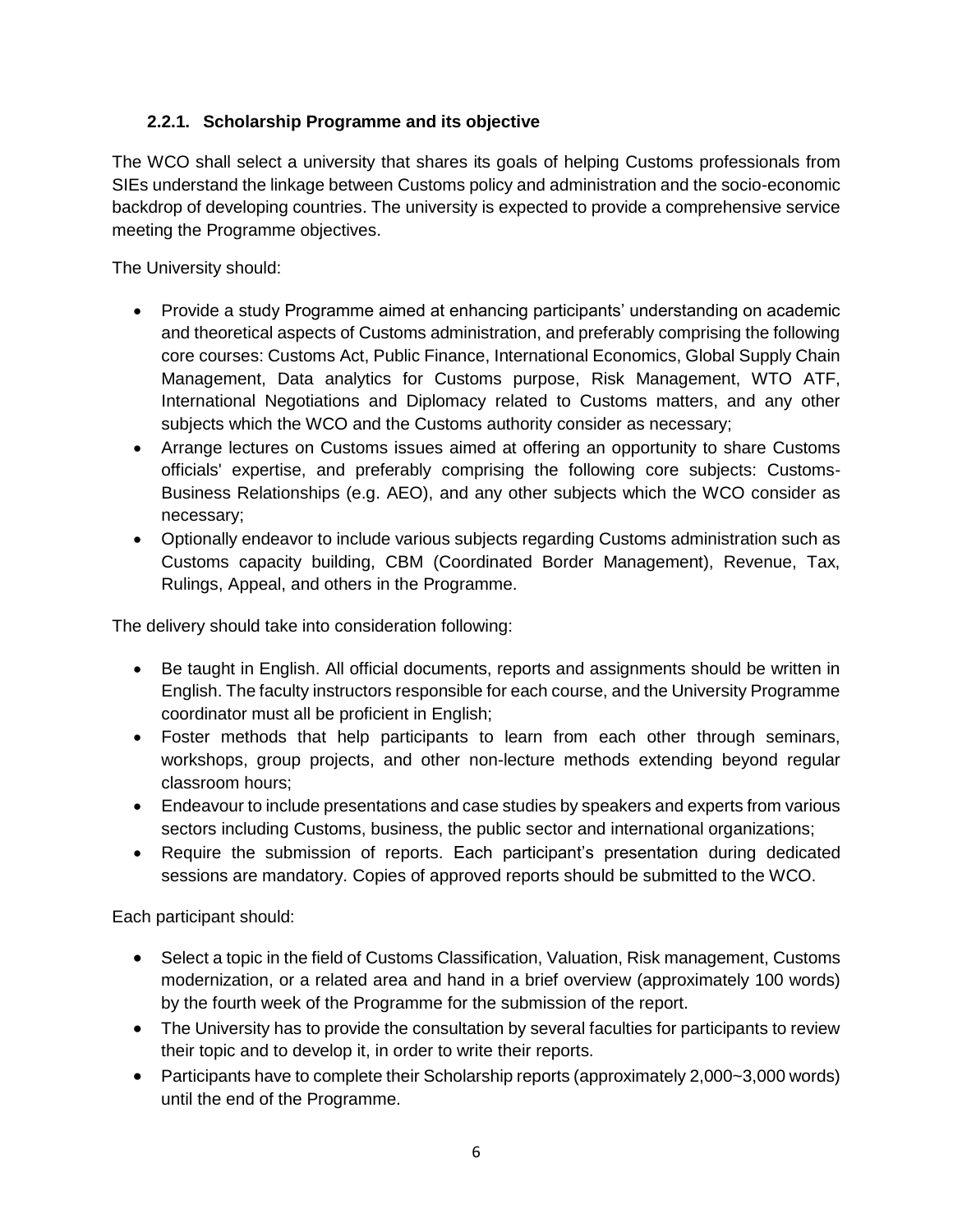It is recommended that the University establish close partnership and cooperate with public entities and government agencies, including the Customs administration and its training institute, in order to:

- Arrange field trips to public and private sector facilities including official visits to Customs offices and training institutes;
- Invite Customs officials as instructors to deliver the relevant Customs agenda

The WCO shall:

 Provide a session for Leadership and Management Development (LMD) Programme and part of data analytics session aimed at developing the skills necessary for officials to perform their duties effectively, in line with the organizational vision, in a fast-changing trade environment.

### **2.3. The University's arrangements for supporting the Scholarship participants**

The chosen University shall ensure that it supports the participants by:

- Providing an air ticket to/from the country where the selected University is based;
- Assisting them with administrative arrangements;
- Providing appropriate accommodation and meals which are substitutable for a per diem;
- Providing them with a personal desk and computer (desk-top or laptop) during their stay;
- Providing necessary advice on making their stay in the country comfortable.

The University shall also offer the social support and health care to help participants overcome any problems they may encounter in the course of their studies.

The University shall provide the selected candidates with a letter which certifies enrolment in the Programme. This shall enable prospective participants to apply to the relevant embassy in their home country for a proper visa.

## **2.4. The University's responsibilities**

#### **2.4.1. Process for selecting candidates to be awarded scholarships**

The Secretary General of the WCO will invite Member administrations from SIEs to put forward nominations for this Programme.

Administrations shall arrange for the nominee to submit the duly completed application forms to the selected University, taking into consideration that this Programme targets working-level officials who are currently working for Customs core functions. Upon receipt of applications, the University shall rank the candidates according to its own criteria on academic merit, also taking into consideration the selection criteria provided by the WCO.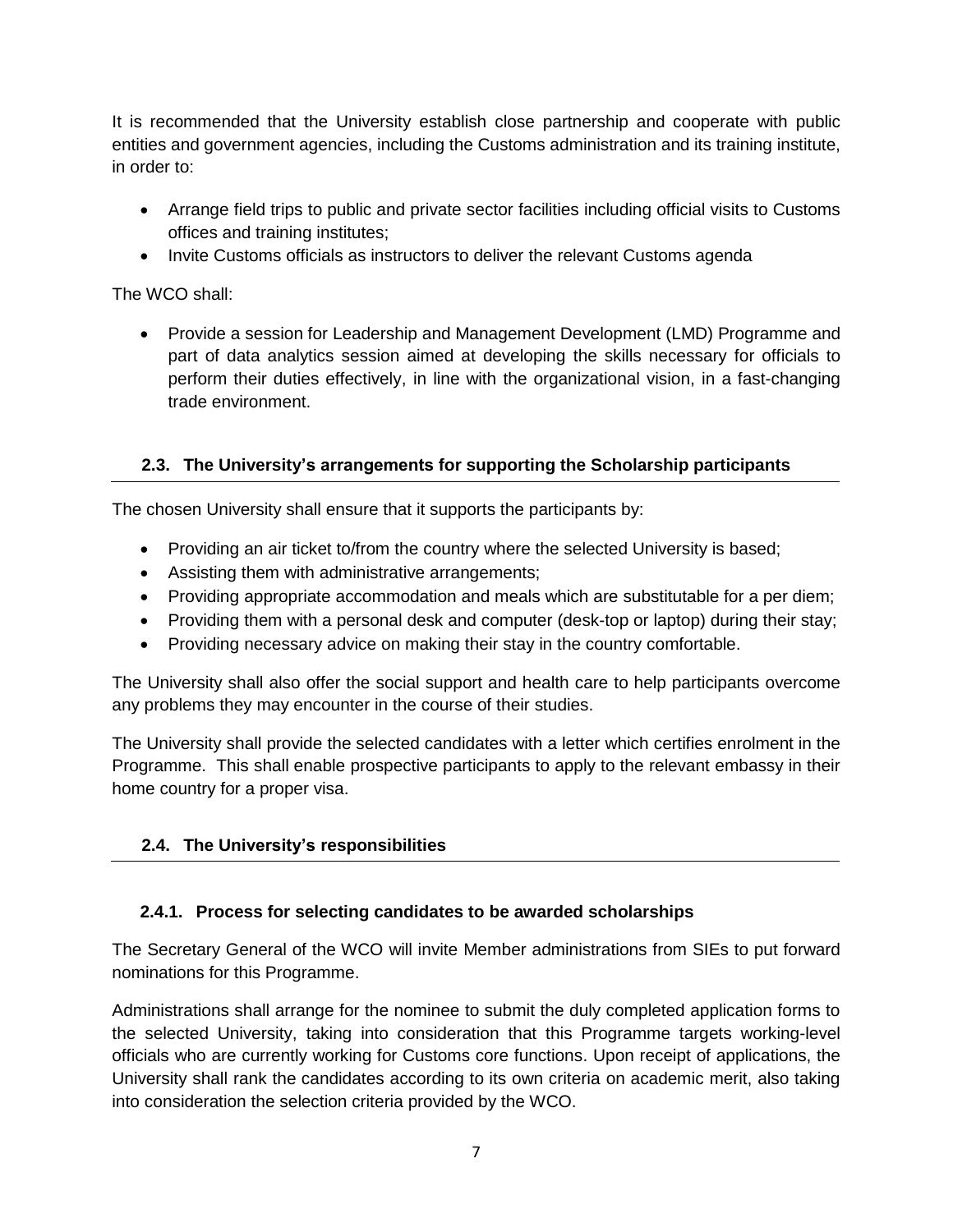It shall provide the WCO with a list of candidates who are expected to complete the Programme successfully, as well as with any other relevant information.

The WCO shall then select the agreed number of candidates and several substitute candidates to be awarded scholarships. The WCO shall notify the University of its decision as soon as possible. Target countries and Customs officials to be invited are subject to change based on the consultation between the University and the WCO.

## **2.4.2. The University's responsibilities concerning delivery of the Scholarship**

The chosen University shall be responsible for promoting the Programme and shall be required to produce and disseminate Programme application forms and brochures. The WCO shall assist in the promotion of the Programme, for example, by distributing application forms to targeted countries and regions, and uploading detailed Programme information onto its website.

The University shall provide the requisite support to all participants for the Programme and monitor their performance. At the end of each Programme, it shall submit a report to the WCO on the participants' academic results, progress and on any other matter which the WCO may reasonably request.

### **2.4.3. Financial arrangements, including records and reports by the University**

The chosen University shall:

- Administer and disburse the financial support received by the University under the Programme, in accordance with the laws and ordinances of the country and University's internal regulations;
- Maintain records and accounts in respect of the financial resources received and disbursements under the Programme; and
- Furnish the WCO, no later than 45 days after completion of the work per Programme for each year, with a summary statement of accounts showing how the financial resources received under the Programme were used during the previous year.

## **2.5. The WCO's role in monitoring and evaluating the Programme**

The WCO shall designate a Programme officer who will coordinate all Programme-related matters with the University. If the University has any questions or requires clarification, it should contact the following officer, Mr. Sungsig KIM, Technical attache, Capacity Building Directorate Rue du Marché, 30, B-1210 – Brussels, Belgium (sungsig.kim@wcoomd.org)

The WCO shall conduct an annual evaluation mission at the University to meet the participants, and to review the course contents and participants' living conditions for the Scholarship Programme, including whether the allowances paid to participants are adequate. A report shall be prepared and submitted to the WCO Secretary General and the donor.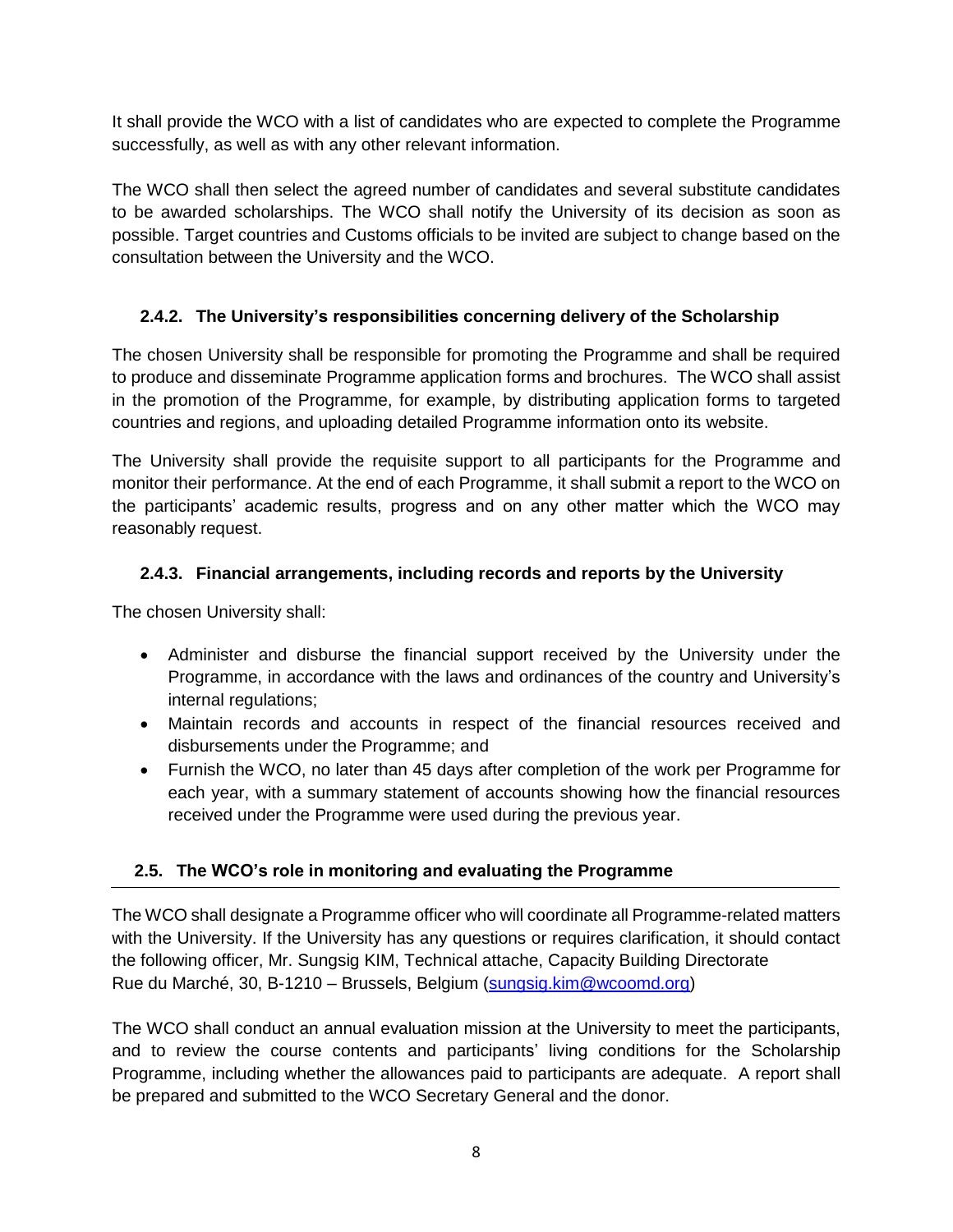## **III. Procedures for responding to the Call for Tender and content thereof**

#### **3.1. Preparation of the tender**

The tender shall comprise two (2) separate parts: one part meeting the technical criteria and financial criteria on the price of the equipment and services requested. The financial proposals should be provided in a second and separate envelope.

The tender submitted by the tenderer should comprise all the information requested in Annex I and Annex II hereto as well as the information and documents requested hereunder.

Tenders must be made without reservation. However, a tenderer may note in its tender that certain aspects require clarification. It is legitimate for a tenderer to point these out, and equally legitimate for the WCO to take account of them, provided that these corrections do not substantially affect the terms of the tendering process or the purpose of the contract.

Tenders must be compliant, in all respects, with the purpose of the Call for Tender. Tenders which are not compliant with the purpose of the Call for Tender shall be set aside.

#### **Documentation required for the tender**

All tender proposals must be accompanied by the following documents:

- a) Administrative documents :
	- A sheet describing the tenderer's professional activities
	- A document attesting to the tenderer's legal status
	- A document listing the names and status of the individuals who make up the tenderer's governing bodies, together with an organizational chart
	- **Documentary evidence of the tenderer's financial situation**
	- A declaration on honor vouching that the tenderer is not in one of the situations described in parts 4.1 and 4.2 related to Exclusion criteria and Ethics clauses
	- VAT exemption N° or VAT exemption certificate (if applicable)

b) Project proposal :

- An explanation of tenderer's vision for this project.
- **Proposed Scholarship Curriculum**
- A description of its resources (qualified staff and teaching equipment).
- A description of the resources of the hosting infrastructure.
- **Answer to the Annex I the technical proposal.**
- c) Financial proposals (in a second and separate envelope)
	- Quotes in the format provided in the Annex II.

Further information related to the Accession criteria of the tenderer is outlined in part 4.3. Further information related to the Award criteria of the tenderer is outlined in part 4.4.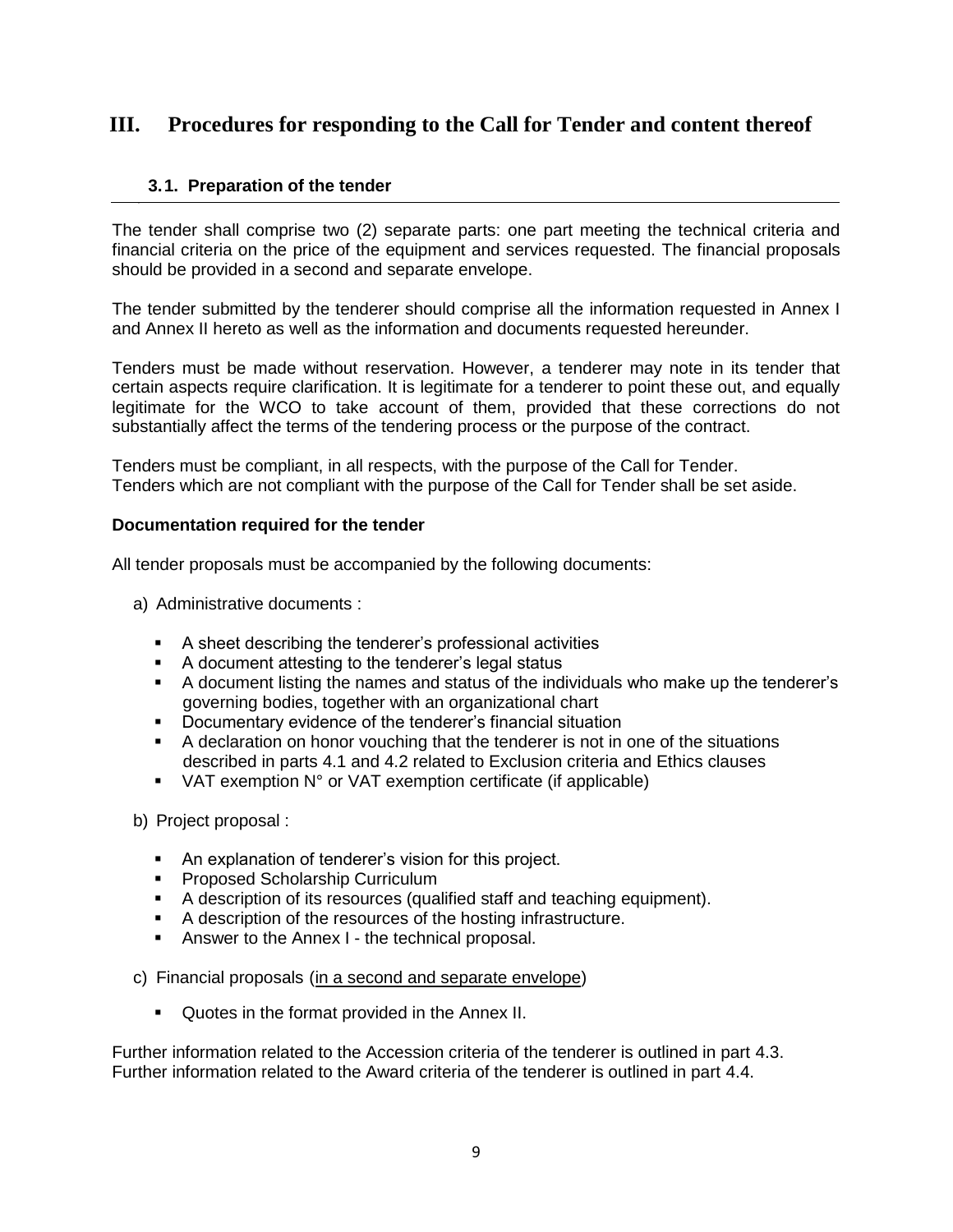#### **3.2. Cost of the tender response**

The tenderer shall bear all costs associated with the preparation and submission of the tender response. Under no circumstances shall the WCO be responsible or liable to the tenderer, regardless of the outcome of the Call for Tender.

#### **3.3. Period of validity of the tender**

All tender responses submitted by the tenderer shall remain valid for ninety (90) days after the deadline for receipt of tenders.

Any tender response with a period of validity of less than ninety (90) days shall automatically be rejected.

#### **3.4. Formalities and signing of tenders**

The tender should be sent to:

**WCO-OMD WCO CALL FOR TENDER For the attention of Mr. Marc Bruneau Head of Central Services Rue du Marché, 30 B-1210 – Brussels Belgium**

The tenderer shall provide two copies of the tender response, clearly marking it:

#### **"Original tender response"**

The tender shall be typed and signed by the tenderer or any other person authorized to bind the tenderer.

The tender shall contain no erasures, overwriting or correction, as these shall entail rejection of the tender.

The tender has to be submitted solely by post or delivered by hand to the WCO reception.

#### **3.5. Date of submission of tenders**

The WCO Procurement Service may, at its own discretion, extend the deadline for submission of tender responses. Tenderers contacted by the Service shall be notified directly, in writing, of this extension.

The tenders submitted after the deadline indicated on the front page of this document will not be considered.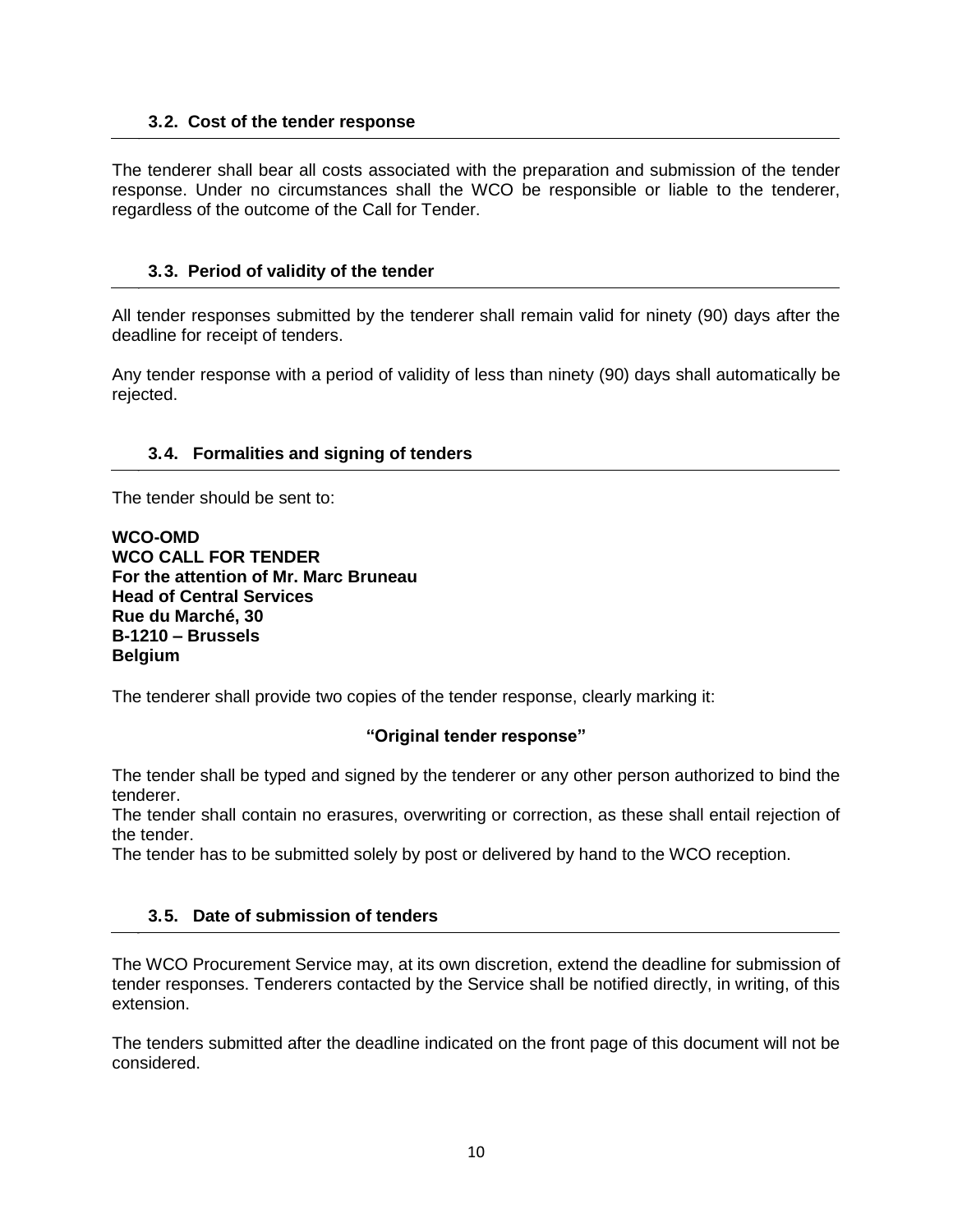#### **3.6. Prices quoted in tenders**

The financial proposal must be duly dated and signed by a duly authorized representative of the tenderer. The financial proposal shall be based on the instructions under Annex II. The tenderer must complete the "Financial proposal" table as outlined in the relevant Annexes. Prices must be quoted in euro. For tenderers from countries which do not form part of the Eurozone, the amount of the tender cannot be revised as a result of exchange rate fluctuations. The choice of exchange rate falls to the tenderer, who bears the risks and reaps the benefits associated with these fluctuations.

Prices quoted must detail separately all government taxes, Customs duties and levies.<sup>1</sup>

#### **3.7. Language**

 $\overline{\phantom{a}}$ 

All responses to this Call for Tender must be written in English.

#### **3.8. Requests for information or clarification of the Call for Tender**

A tenderer requiring additional information on the Call for Tender may submit a request in writing to the WCO Procurement Service: [Marc.Bruneau@wcoomd.org](mailto:Marc.Bruneau@wcoomd.org)

The WCO Procurement Service shall respond in writing to any request it receives no later than five (5) days prior to the deadline for submission of tenders. Copies of the replies will be published online on the website [www.wcoomd.org](http://www.wcoomd.org/) in the "Call for Tender" section.

Any questions and answers shall also be posted on the WCO website, in the Calls for Tender section, in a frequently asked questions (FAQ) sub-section listed under the name of the Call for Tender concerned.

#### **3.9. Modification and withdrawal of the Call for Tender**

At its sole discretion and without any requirement for justification, the WCO may amend the Call for Tender prior to the deadline for submission of tenders.

All the potential tenderers to which the WCO has directly sent the Call for Tender shall receive written notification of any changes.

To enable the tenderers to take account of these changes in their response, the Procurement Service may, upon its own initiative, extend the deadline for submission of tenders.

The WCO retains the right to withdraw this Call for Tender without any requirement for justification. No claims for damages of any kind whatsoever may be made to the WCO following the withdrawal.

<sup>1</sup> The WCO is exempted from VAT in some countries. Please refer to article 1.4 of Annex V – "Standard terms and conditions applicable to the agreement".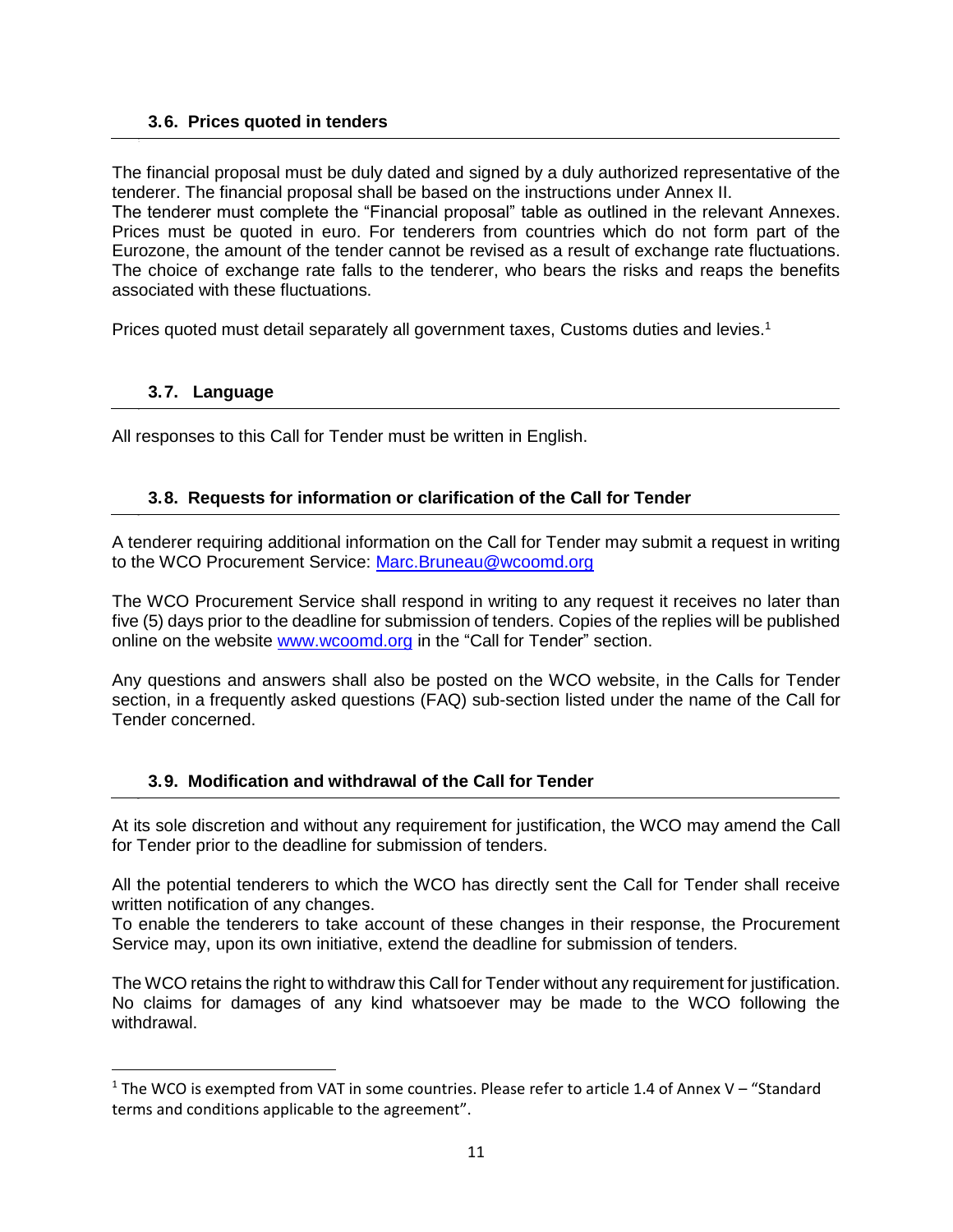#### **3.10. Modification and withdrawal of the Tender**

The tenderer may withdraw its tender by sending written notice of withdrawal to the WCO Procurement Service prior to the deadline for receipt of tenders as indicated in the Call for Tender.

The withdrawal notice must be sent by registered mail with acknowledgement of receipt. No tender may be modified subsequent to the deadline for submission indicated in the Call for Tender.

No tender may be withdrawn in the interval between the deadline for submission of tender and the period of validity of the tender.

#### **3.11. Subcontracting**

Subcontracting is permitted subject to the following conditions:

- The selected service provider is fully responsible for the performance of any subcontractors.
- Tenderers must indicate in their tenders the amount of the contract (if any) that they intend to subcontract to third parties, as well as the identity and availability of the potential subcontractor(s).
- The service provider must not subcontract to third parties not identified in the tender as potential subcontractors without prior written authorization from the WCO.
- The service provider shall not cause the contract to be performed in fact by third parties.
- Even in cases where the WCO authorizes the service provider to subcontract to third parties, the service provider shall nonetheless remain bound by its obligations to the WCO under the contract.
- The service provider shall ensure that any subcontracting does not affect rights and guarantees to which the WCO is entitled by virtue of the contract.

Where subcontracting is envisaged, evidence of the potential subcontractors' ability to perform the tasks entrusted to them shall be included in the tender. Such evidence is the same as that also required from the service provider, as indicated below.

Tenderers should note that the WCO shall consider any intended subcontracting as an indication that the potential service provider does not have the requisite resources to complete the tasks under the contract.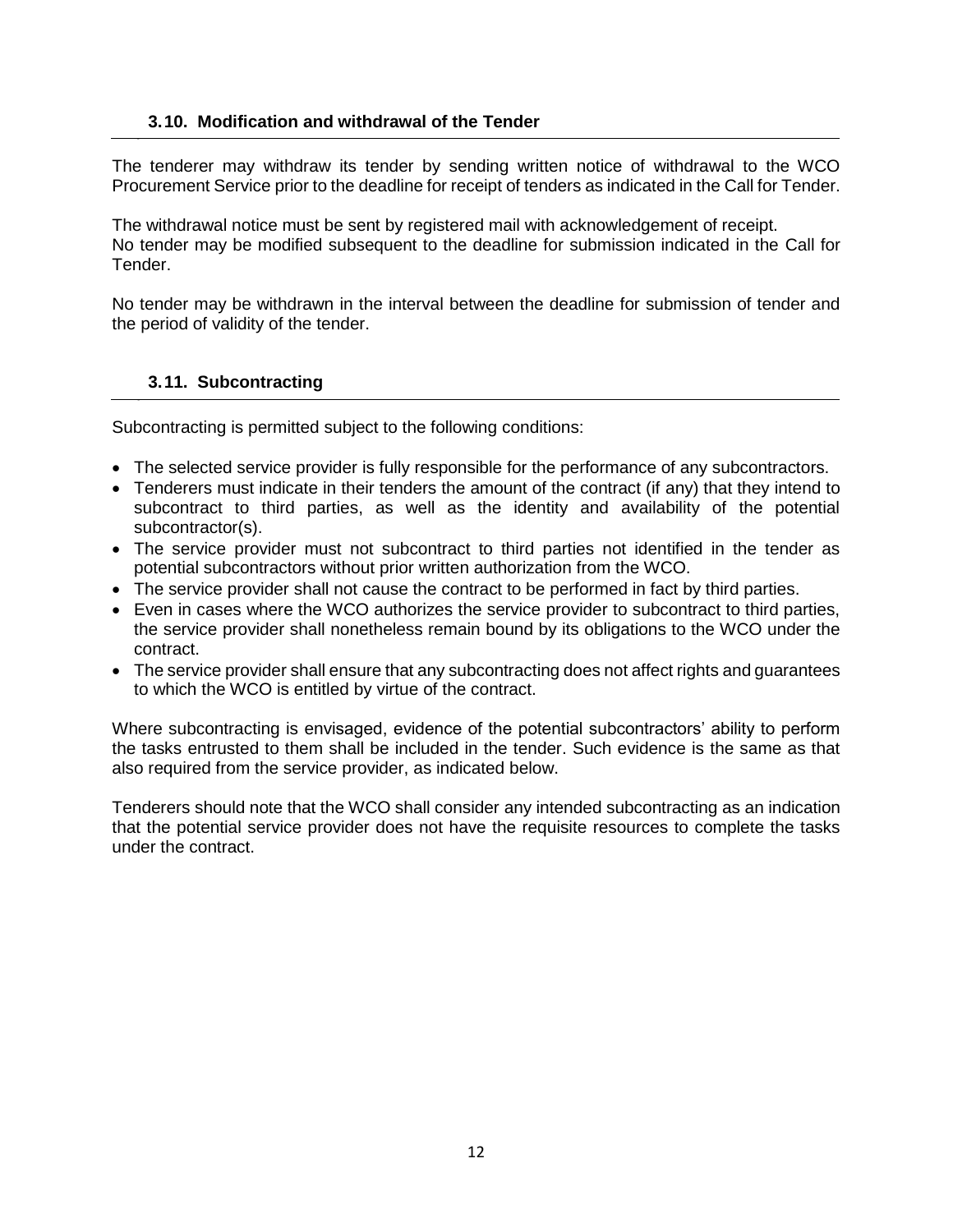## **VI. Assessment and Award of Contract**

### **4.1. Exclusion Criteria**

Applicants or tenderers shall be excluded from a contract if:

(a) they are bankrupt or being wound up, are having their affairs administered by the courts, have entered into an arrangement with creditors, have suspended business activities, are the subject of proceedings concerning those matters, or are in any analogous situation arising from a similar procedure provided for in national legislation or regulations;

(b) they have been convicted of an offence concerning their professional conduct by a judgment which has the force of res judicata;

(c) they have been guilty of grave professional misconduct proven by any means which the contracting authority can justify;

(d) they have not fulfilled obligations relating to the payment of social security contributions or the payment of taxes in accordance with the legal provisions of the country in which they are established or with those of the country of the contracting authority or those of the country where the contract is to be performed;

(e) they have been the subject of a judgment which has the force of res judicata for fraud, corruption, involvement in a criminal organization or any other illegal activity detrimental to the WCO's financial interests.

Tenderers must declare on their honour that they are not in one of the situations referred to above.

#### **4.2. Ethics Clauses**

Any attempt by a tenderer to obtain confidential information, enter into unlawful agreements with competitors or influence the Advisory Committee on Contracts (ACC) or any WCO staff member during the process of examining, clarifying, evaluating and comparing tenders and applications will lead to the rejection of its submission or tender.

Thus, any direct or indirect contact with a WCO staff member other than the person named in this Call for Tender may, at the WCO's sole discretion, result in the rejection of the tender without any compensation or formality.

When putting forward a tender, the tenderer shall declare that it is affected by no potential conflict of interest and has no equivalent relationship in that respect with other tenderers or parties involved in the missions likely to be outsourced to it in its capacity as the selected tenderer. Should such a situation arise during execution of the contract, the service provider must immediately inform the WCO.

Tenderers shall respect core labour standards as defined in the relevant International Labour Organization (ILO) conventions (such as the Conventions on freedom of association and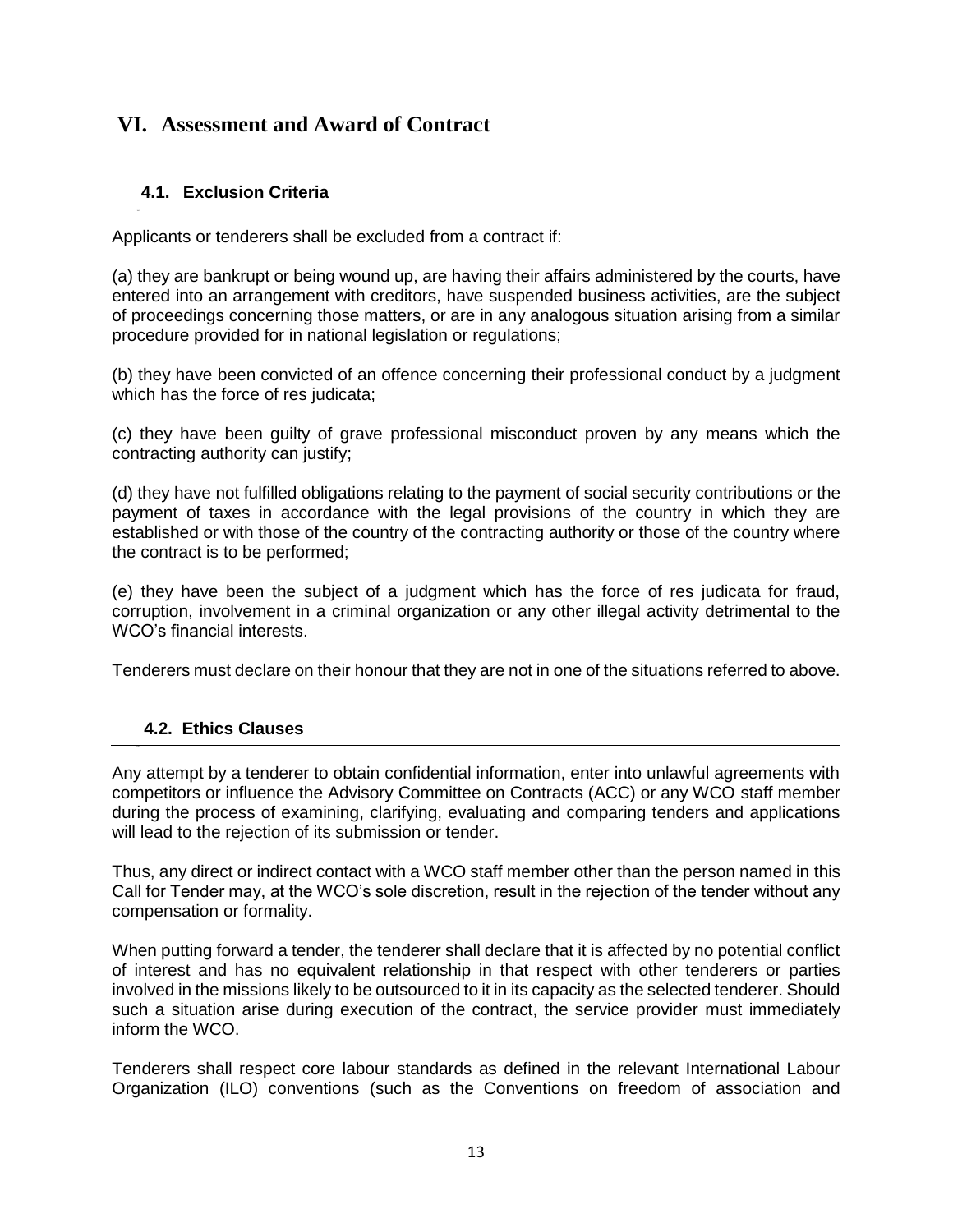collective bargaining, abolition of forced and compulsory labour, abolition of discrimination in the workplace, and abolition of child labour).

The tenderer shall refrain from any relationship likely to compromise its independence or that of its staff. If the service provider ceases to be independent, the WCO may, regardless of injury, terminate the contract without further notice and without the service provider having any claim to compensation.

The WCO reserves the right to suspend or cancel the Call for Tender or the contract awarded if corrupt practices of any kind are discovered at any stage of the award process.

#### **4.3. Accession Criteria**

Only those tenders fulfilling all the accession criteria will be assessed against the award criteria.

The accession criteria are:

- Submission of documents listed:
- Submission of information related to the tenderer's expertise and the experience of the staff members involved;
- Provision of a proposal that meets the requirements set out in the specifications and testifies to the tenderer's ability to provide the services requested;
- Submission of a financial proposal in a second and separate envelope

#### **4.4. Award Criteria**

Further to the price quoted for the performance of the contract, the following award criteria shall be applied, and should be taken into account in the preparation of the technical proposal.

**Award criterion 1 –** Functional and technical requirements

This criterion serves to assess the tenderers ability to understand the WCO's needs and deliver the tasks listed under this Call for Tender according to the requirements specified herein.

It also serves to assess the extent to which the tender meets the conditions outlined in the Call for Tender with respect to the standards to be followed. This criterion also serves to assess the quality of the proposal provided by the tenderer.

#### **Award criterion 5** – Financial proposal

The tenderer needs to describe detailed budget lines in the offer detailed in the Annex II:

- Cost for implementation of the proposed project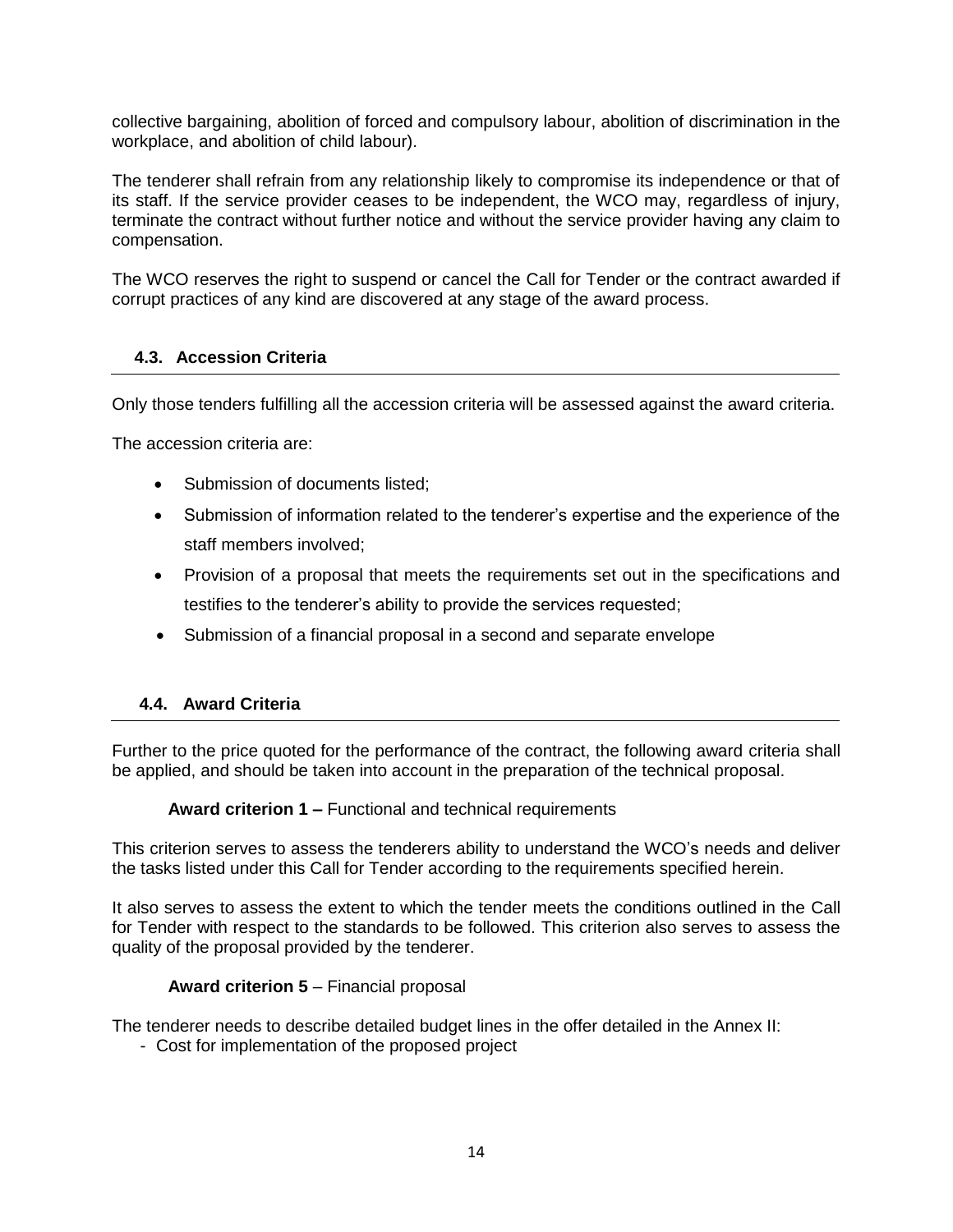#### **4.5. Points**

A scoring system to evaluate the award criteria relating to the technical merits of the tender shall be applied. Points shall be allocated to each offer as follows:

| <b>Functional and technical requirements</b> |                                                            |      |  |  |
|----------------------------------------------|------------------------------------------------------------|------|--|--|
| 1                                            | Expertise of the university submitting the Tender response | 20%  |  |  |
| 2                                            | Ability to implement the Programme                         | 20%  |  |  |
| 3                                            | University administrative capabilities                     | 20%  |  |  |
| 4                                            | General understanding of the proposal                      | 10%  |  |  |
|                                              |                                                            |      |  |  |
| <b>Financial proposal</b>                    |                                                            |      |  |  |
| 5                                            | Proposed financial offer                                   | 30%  |  |  |
| <b>Total</b>                                 |                                                            |      |  |  |
|                                              |                                                            | 100% |  |  |

| <b>Tender Award Criteria</b> | <b>Maximum Points</b> |  |
|------------------------------|-----------------------|--|
| Award criterion 1            | 40                    |  |
| Award criterion 2            | 40                    |  |
| Award criterion 3            | 40                    |  |
| Award criterion 4            | 20                    |  |
| Award criterion 5            | 60                    |  |

TOTAL 200

#### **4.6. Technical Proposal**

The proposal provided by the tenderer will be evaluated in relation to technical specifications and support services. Tenderers are requested to provide the information as requested in this Call for Tender, in accordance with the instructions and templates provided.

#### *Technical Evaluation Criteria*

Technical Evaluation Criteria is shown in the following tables. The obtainable number of points specified for each evaluation criterion indicates the relative significance or weight of the item in the overall evaluation process.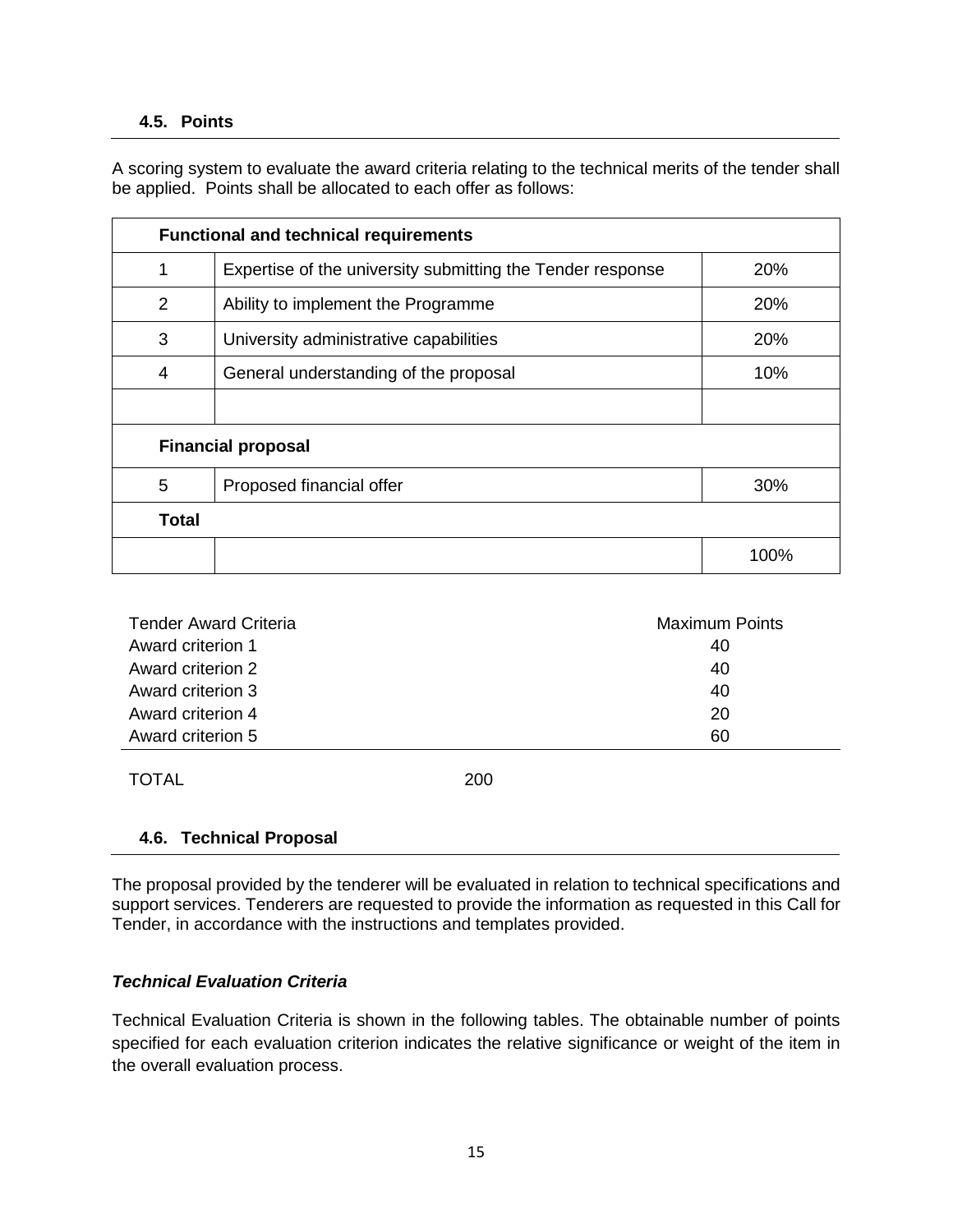| 1. Expertise of the university submitting the Tender response |                                                                                                                                                                                                                      |               |
|---------------------------------------------------------------|----------------------------------------------------------------------------------------------------------------------------------------------------------------------------------------------------------------------|---------------|
| 1.1                                                           | university's reputation (competence, history,<br>relevant<br>The<br>any<br>experience, connections and awards in<br>domain,<br>the Customs<br>its strengths in the area of Customs policy, etc.                      | 8             |
| 1.2                                                           | Experience of the key instructors who will be responsible<br>for<br>each course and of all the technical staff involved in the Programme                                                                             |               |
| 1.3                                                           | Previous work by / past experience of the university in offering Program<br>in the Customs domain                                                                                                                    |               |
| 1.4                                                           | Ability to mobilize<br>- Customs domain expert<br>- relevant resources from government bodies including Customs<br>- project experiences for the multilateral or bilateral Programmes                                |               |
|                                                               | Total                                                                                                                                                                                                                | 40            |
| 2. Ability to implement the Programme                         |                                                                                                                                                                                                                      | <b>Points</b> |
| 2.1                                                           | To what extent do the core courses on the curriculum meet the technical<br>requirements of the Call for Tender?                                                                                                      |               |
| 2.2                                                           | Suitability of the university methodology and work plan for implementing<br>the Programme                                                                                                                            |               |
| 2.3                                                           | The university's relevant past experience of teaching overseas students<br>from developing countries. Follow-up system to help students to learn.<br>Policy of focusing on the cultural dimensions of learning       |               |
| 2.4                                                           | Aptitude in methods for assisting participants to learn from each other<br>through seminars, workshops and other non-lecture methods extending<br>beyond regular classroom hours. A pedagogical approach to teaching |               |
| 2.5                                                           | Proficiency in English by all the university teaching and support staff                                                                                                                                              | 8             |
|                                                               | Total                                                                                                                                                                                                                | 40            |
| 3. University administrative capabilities                     |                                                                                                                                                                                                                      | <b>Points</b> |
| 3.1                                                           | University Programme Coordinator                                                                                                                                                                                     | 8             |
| 3.2                                                           | The university's organization, practices and proposed arrangements for<br>the pooling of efforts in order to implement the Programme                                                                                 | 8             |
| 3.3                                                           | Facilities for accepting ten overseas participants (including appropriate<br>accommodation, meal, personal desk, computer and Etc.)                                                                                  | 8             |
| 3.4                                                           | The university's ability to co-operate with the WCO and the Customs<br>authority, including the Customs Training institute                                                                                           | 8             |
| 3.5                                                           | The university's ability to support participants overcome any<br>social/health problems they may face in the course of their studies                                                                                 |               |
|                                                               | Total                                                                                                                                                                                                                | 40            |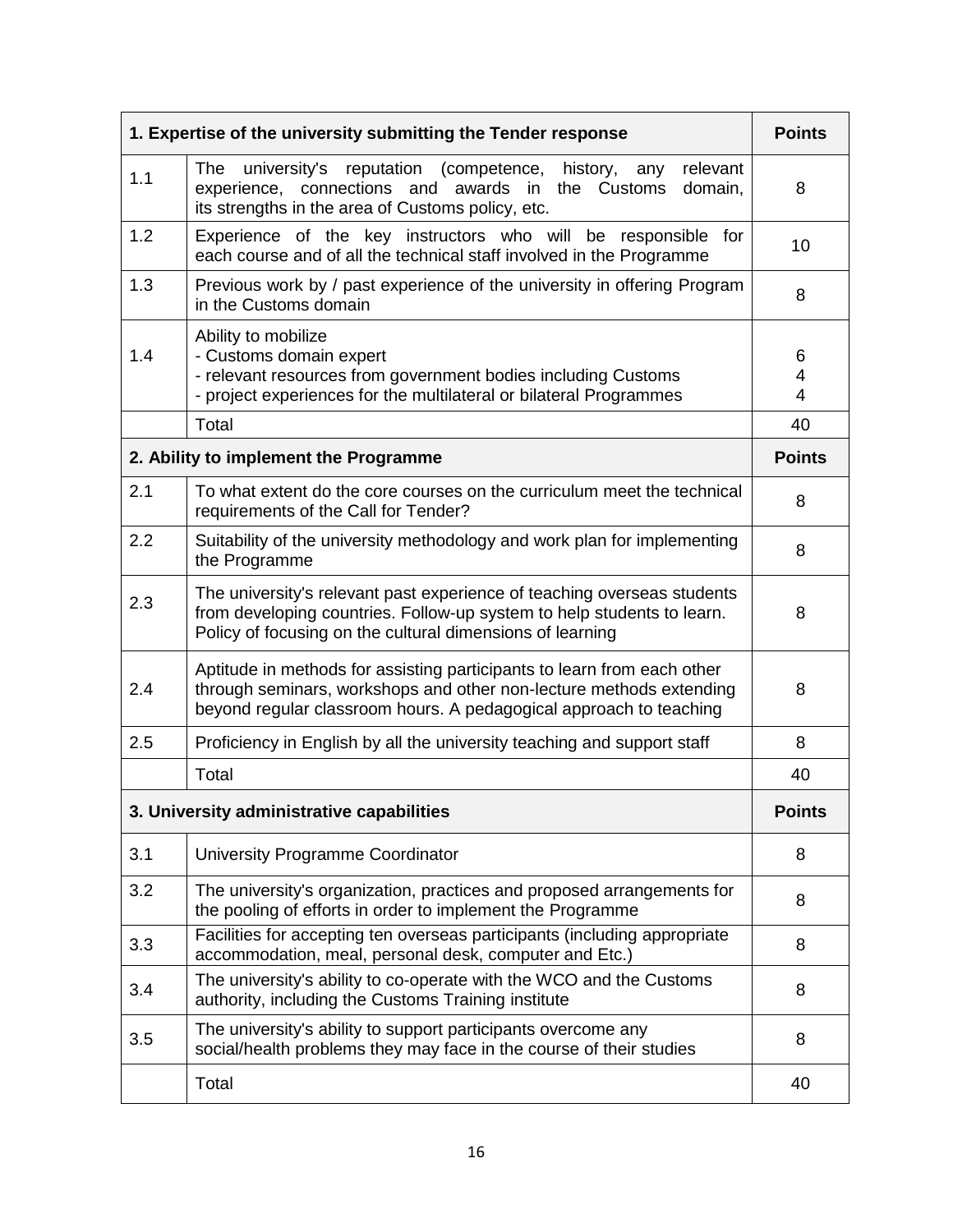#### **4.7. Financial Proposal**

The WCO Advisory Committee on Contracts shall then proceed with the financial assessment of the tenders retained.

The price quoted must be a firm, non-revisable price denominated in euro. The price should be fully inclusive and include any travel and accommodation costs. Prices quoted must include all government taxes, customs duties and levies.<sup>2</sup>

The prices proposed by the tenderers shall be applied a score of a maximum of 60 points based on the classification of the prices stated in the proposals received by the WCO.

| Functional and technical requirements | 140 points | 70%    |
|---------------------------------------|------------|--------|
| Financial proposal                    | 60 points  | $30\%$ |
| Total                                 | 200 points | 100%   |

#### **4.8. Award of the contract**

The contract shall be awarded to the tenderer offering the best value for money.

The WCO reserves the right not to select any tender if the quote of the tender exceeds the budget allocated for this project.

Where applicable, the WCO may ask the tenderer to provide clarification about a tender. This request, as well as the response, shall be made in writing. The WCO reserves the right to ask an applicant for a demonstration of the proposed solution or part of it.

The WCO reserves the right to ask tenderers for their best and final proposal before awarding the contract. Each tenderer shall be informed about the decision of the Advisory Committee on Contracts.

#### **4.9. No obligation to award the contract**

l

In no way whatsoever does the Call for Tender procedure entail any obligation on the WCO's part to award the contract. Up until the finalization of the contract the WCO may decide not to proceed with the contract or may cancel the Call for Tender procedure, without the tenderers' being able to claim compensation of any kind.

The WCO is not liable for any compensation with respect to tenderers whose tenders have not been accepted. Nor shall it be liable should it decide not to award the contract.

 $2$  The WCO is exempted from VAT in some countries. Please refer to article 1.4 of Annex V – "Standard terms and conditions applicable to the agreement".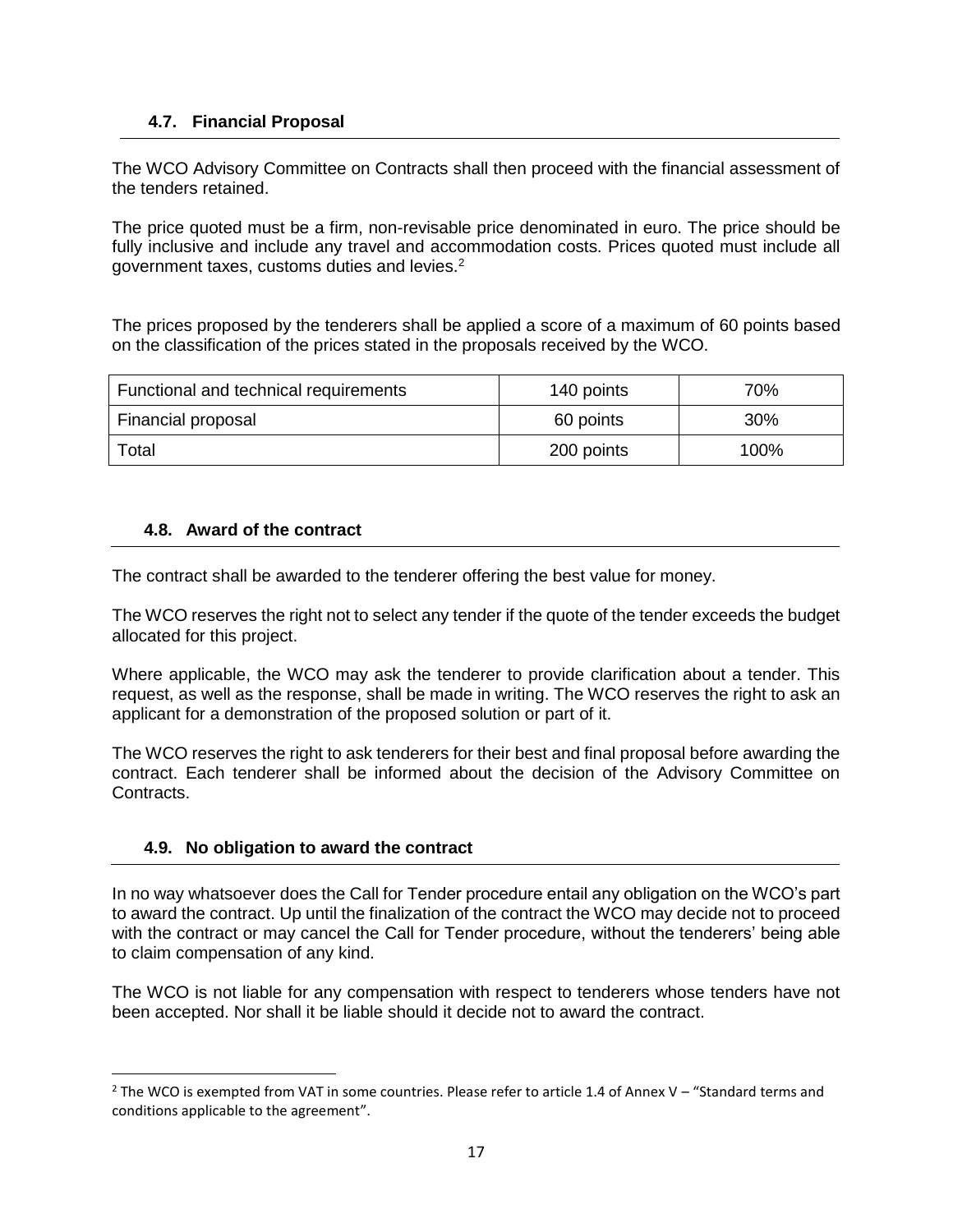In any event, the WCO retains the right to withdraw the Call for Tender or to reject all the tenders before a contract has been awarded and signed, without having to provide any justification or having to compensate the tenderers for any damage whatsoever.

The WCO reserves the right to contract in full or partly the services described in this Call for Tender without having to provide any justification or having to compensate the tenderers for any damage whatsoever.

#### **4.10. Payment scheme**

The following payment scheme will be applied to the awarded contract:

For the scholarship Programme

- (i) Seventy (90) percent of the total amount per year upon the initiation of the Programmes;
- (ii) Ten (10) percent of the total amount per year upon the completion of the Programme.

All payments are due within thirty (30) calendar days of receipt of the invoice.

#### **4.11. Special provisions**

Nothing in this Call for Tender and the annexes thereto, including in particular any references to Belgian legislation, shall be construed as a waiver by the WCO of its privileges or of those of its officials. Given that the WCO is an intergovernmental organization, it is expressly agreed that the rights and obligations of the Parties shall be governed by the Call for Tender or, subsidiarity, by the provisions of Belgian law. It is expressly stated that the constituent parts of the Call for Tender shall take precedence over the legislative and regulatory provisions referred to therein.

#### **4.12. Request for information – Complaints**

Unsuccessful tenderers may seek clarification, from the official responsible for purchases, of the reasons why they were not awarded the contract.

All request for information or complaints must be lodged according to Annex 6, point 7 of the WCO Financial Rules (see Annex III hereto).

#### **4.13. Acceptance of the conditions of the Call for Tender and provisions applicable to the Agreement**

The tenderers acknowledge that providing a proposal implies full acceptance of (i) the conditions set out in this Call for Tender and (ii) the essential and non-negotiable terms and conditions of the WCO which will be applicable to the agreement that will be negotiated following the award of the contract (as described in Annex IV hereto "Standard terms and conditions applicable to the agreement").